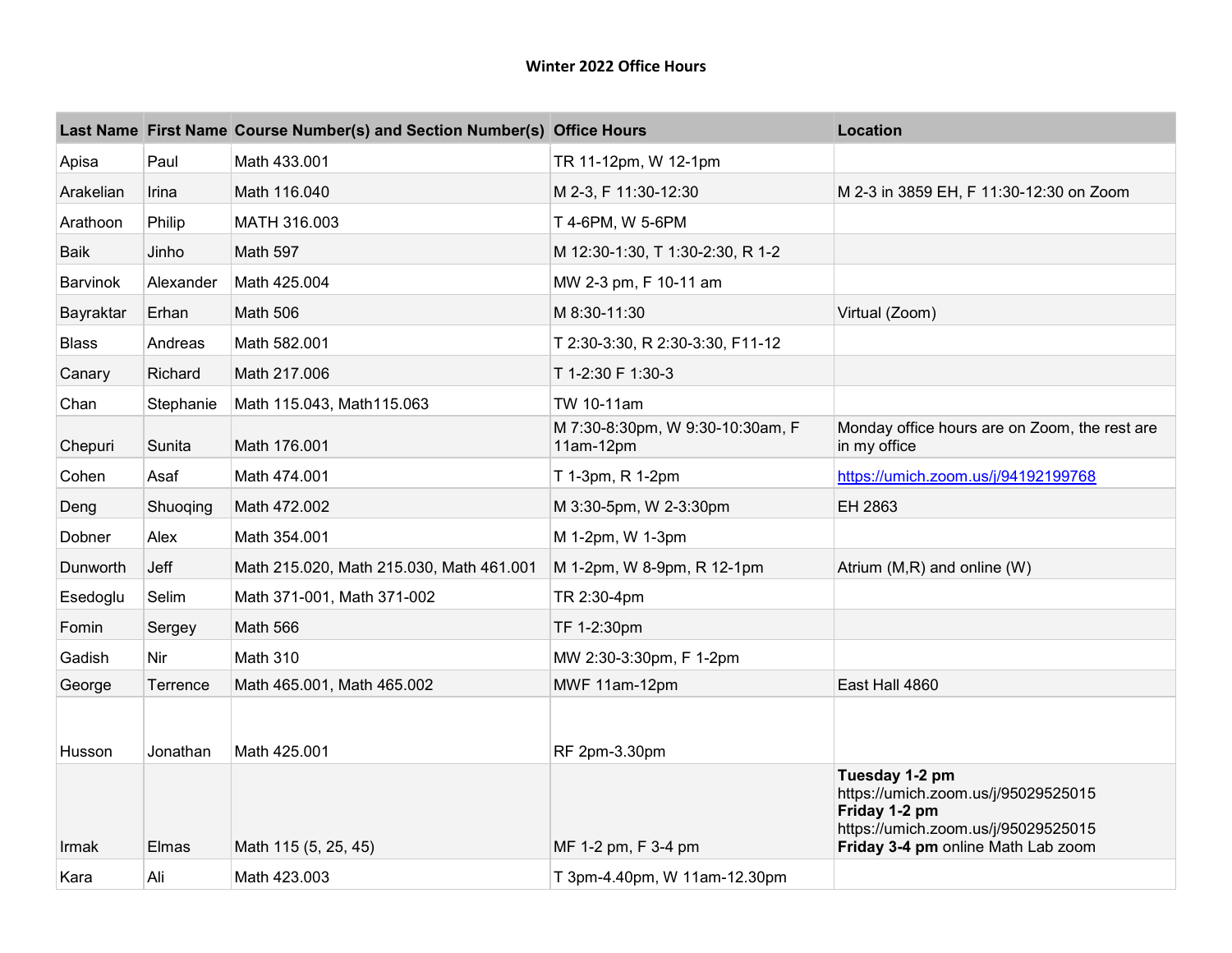## **Winter 2022 Office Hours**

| Karni       | Smadar    | <b>Math 572</b>               | TTh 1-2pm or by appointment              |                                                                                                                     |
|-------------|-----------|-------------------------------|------------------------------------------|---------------------------------------------------------------------------------------------------------------------|
| Katz        | Asaf      | Math 216.030,040              | M 12-1, 3-4, W 12-1                      |                                                                                                                     |
| Kim         | Donghan   | Math 423.004                  | T,R 11:30-12, W 14-16                    |                                                                                                                     |
| Koymans     | Peter     | Math 116                      | Τ                                        |                                                                                                                     |
| Krasny      | Robert    | Math 671.001                  | TR 5-6:30pm                              |                                                                                                                     |
| <b>Kriz</b> | Igor      | Math 697,001                  | <b>MTW 10-11AM</b>                       |                                                                                                                     |
| Lande       | Elaine    | Math 105.170 and Math 105.171 | T 12:30-2:00; W 1:15-3:30; F 1:15-3:30   | <b>B860D EH</b>                                                                                                     |
| LaRose      | Gavin     | Math 404.001                  | M 12:30-2pm, W 11am-12:30pm              | EH 3832 or<br><https: 92526792505?pwd="Q&lt;br" j="" umich.zoom.us="">VBFWkRicUhJcjdUNXc3aDg1NWppQT09&gt;</https:>  |
| Laudone     | Robert    | Math 217,012                  | M 11-12:30, T 2-3:30                     |                                                                                                                     |
| Li          | Guchuan   | Math 425.006, 425.008         | <b>MWF 4-5 pm</b>                        |                                                                                                                     |
| Liu         | Yuan      | Math 214.005                  | TW 11:30-1pm                             |                                                                                                                     |
| Lofton      | S         | Math 116 sections 170 & 171   | MWF 4p-6p                                | see instructor                                                                                                      |
| Martone     | Giuseppe  | Math 217.002                  | R 1:30-3pm, F 10-11:30am                 |                                                                                                                     |
| Mauri       | Mirko     | Math 285.002                  | TR 2:30-3:30 pm; F 6:00-7:00 pm          | TR East Hall Lobby; F online [Note the office<br>hours for MATH 285 are held by the course<br>assistant Zhuoyu Zhu] |
| Mustata     | Mircea    | <b>Math 732</b>               | T 11:00 am-12:00pm and by<br>appointment |                                                                                                                     |
| Natarajan   | Roger     | Math 422 and Math 521         | Mon/Fri 10:00 am to Noon                 | Virtual - Zoom                                                                                                      |
| Olano       | Sebastian | Math 412.003                  | MT 4:30 - 6:00 pm                        |                                                                                                                     |
| Pixton      | Aaron     | Math 475 001                  | T 3-4pm, W 11:30am-12:30pm, R 8-<br>9pm  | T and R are on zoom:<br>https://umich.zoom.us/j/4351078600                                                          |
| Rudelson    | Mark      | Math 626.001                  | T 5-6 pm                                 | Zoom                                                                                                                |
| Seelinger   | George    | Math 417.001                  | MWF 11am--12pm                           |                                                                                                                     |
| Smolkin     | Daniel    | Math 451.001, Math 451.002    | MW 3:30-4:30pm                           |                                                                                                                     |
| Stapleton   | David     | Math 632                      | MTR 10-11am                              |                                                                                                                     |
| Truong      | Linh      | Math 590.002                  | T 1pm-2:30pm, W 4-5:30pm                 |                                                                                                                     |
| Uribe       | Alejandro | Math 710                      | T 3-4:30pm, W 3-4:30pm                   | Zoom                                                                                                                |